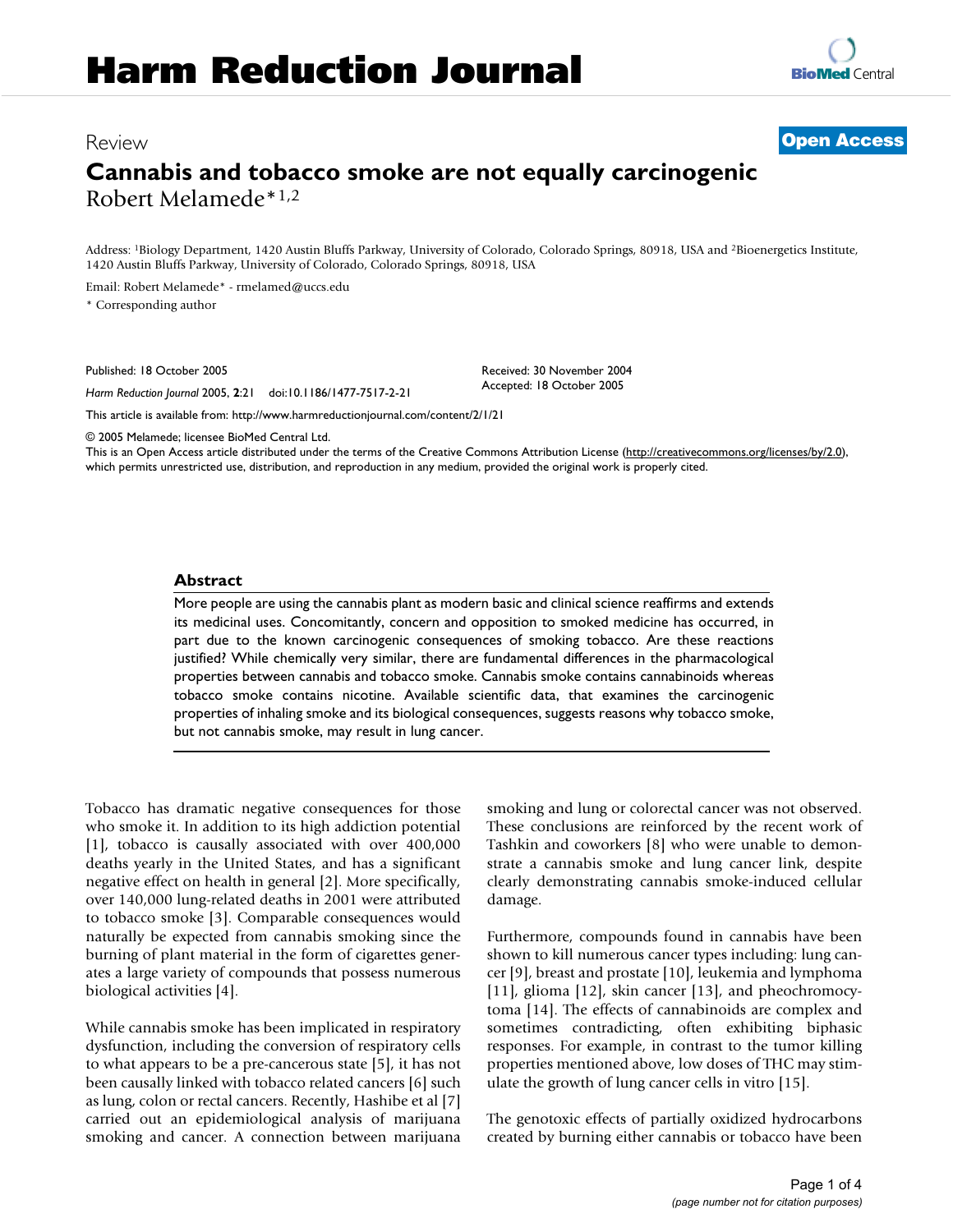widely examined as the likely source of genetic changes that lead to the carcinogenic state [16]. As a result, the medical potential of cannabis has been obscured by the potential negative impact of using a smoked medicine [17]. Those who deny the validity of "medical marijuana," cite that marijuana smoke contains four fold more tars than does tobacco smoke [18]. Nevertheless, smoking is often the preferred route of intake by medical cannabis users because rapid action allows self-titration [19]. Are the biological consequences of smoking cannabis and tobacco similar?

Smoke from tobacco and cannabis contains many of the same carcinogens and tumor promoters [20,21]. However, cannabis and tobacco have additional pharmacological activities, both receptor-dependent and independent, that result in different biological endpoints. Polycyclic aromatic hydrocarbons found in smoke are pro-carcinogens that are converted to carcinogens by the enzymatic activity of the cytochrome P4501A1 oxidase protein (CYP1A1 gene product). Benzo [a] pyrene is converted to its carcinogenic metabolite diol epoxide, which binds to specific hyper-mutable nucleotide sequences in the K-ras oncogene and p53 tumor suppressor [22]. Recent work by Roth *et al*. demonstrates that THC treatment of murine hepatoma cells caused a dose dependent increase in CYP1A1 gene transcription, while at the same time directly inhibiting the enzymatic activity of the gene product [23]. Thus, despite potentially higher levels of polycyclic aromatic hydrocarbons found in cannabis smoke compared to tobacco smoke (dependent on what part of the plant is smoked), the THC present in cannabis smoke should exert a protective effect against pro-carcinogens that require activation. In contrast, nicotine activates some CYP1A1 activities, thus potentially increasing the carcinogenic effects of tobacco smoke [24].

It is worth noting that cytochrome P4501A1 oxidase has numerous substrates including biologically active lipid metabolites such as arachidonic acid, and eicosinoids [25]. These molecules are components of metabolic pathways that are interwoven with the synthesis and degradation of endocannabinoids such as arachidonylethanolamine (anandamide) [26]. Hence, the inhibition of cytochrome P4501A1 oxidase by THC is likely to have multiple biological effects such as possibly enhancing cannabinoid activities by decreasing their catabolism.

The need to better understand the biological consequences of tobacco compared to cannabis smoke has been underscored by recent studies that demonstrate a unique role for nicotine in the pathogenesis of lung cancer [27]. In order to appreciate potential biological differences between tobacco and cannabis smoke, the molecular

basis of signal transduction must be considered with respect to the life and death of cells. Evolution has provided cells with biochemical feedback loops, checkpoints that monitor genetic integrity and the overall state of the cell. Under conditions of sufficient cellular damage, apoptotic cell death is induced [28]. While a variety of different biochemical states are consistent with a cell either living or dying, constant communication between a cell and its environment is critical for survival of the cell and ultimately the organism.

Cells communicate with each other via specific cell surface receptors. When bound with their appropriate ligand, the receptors initiate signaling cascades that alter cellular biochemistry [29]. THC found in cannabis [30] and nicotine found in tobacco [31] both have specific receptors by which their corresponding ligands modulate cellular functions. Interestingly, both cannabinoid [32] and nicotine receptors [27] are coupled to the AKT (PKB) signaling pathway. Activation of either receptor type can induce an anti-apoptotic state that prevents cell death. However, it is the context in which the AKT pathway is activated that determines whether an organism benefits or is harmed by this anti-apoptotic activity.

Nicotine receptors are widely distributed and are found in the epithelial cells lining respiratory passages. Cannabinoid receptors are also widely distributed, but have not been reported in respiratory epithelial cells. The differential expression of receptors may account for the apparent difference in carcinogenic activity that results from smoking tobacco compared to cannabis. Both types of smoke contain a complex mixture of compounds, some of which are carcinogenic. They both contain hot gasses and irritating particulate matter (tars). However, the anti-apoptotic response that results from the stimulation of the nicotine receptors, under mutagenic conditions, creates a worstcase scenario. The very cells that have accumulated sufficient genetic damage to normally initiate the apoptotic cascade are prevented from going down this suicidal path [33] even though it would be best for the organism as a whole. In contrast, when the AKT pathway is activated in the brain after head injury [34] or stroke, [35] cannabinoids protect against cell death to the organism's benefit. Likewise, nicotine can also activate the AKT pathway in the brain in a beneficial manner. For example, activation of the nicotine receptors, as is also true of cannabinoid receptors [36], can prevent the brain cell death that results from exposure to beta amyloid protein [37] as occurs in Alzheimer's disease.

The impact of receptor and downstream activation is complicated. Both nicotine and cannabinoids have been shown to effect angiogenesis in a receptor-mediated manner [13]. However, nicotine and tobacco have opposite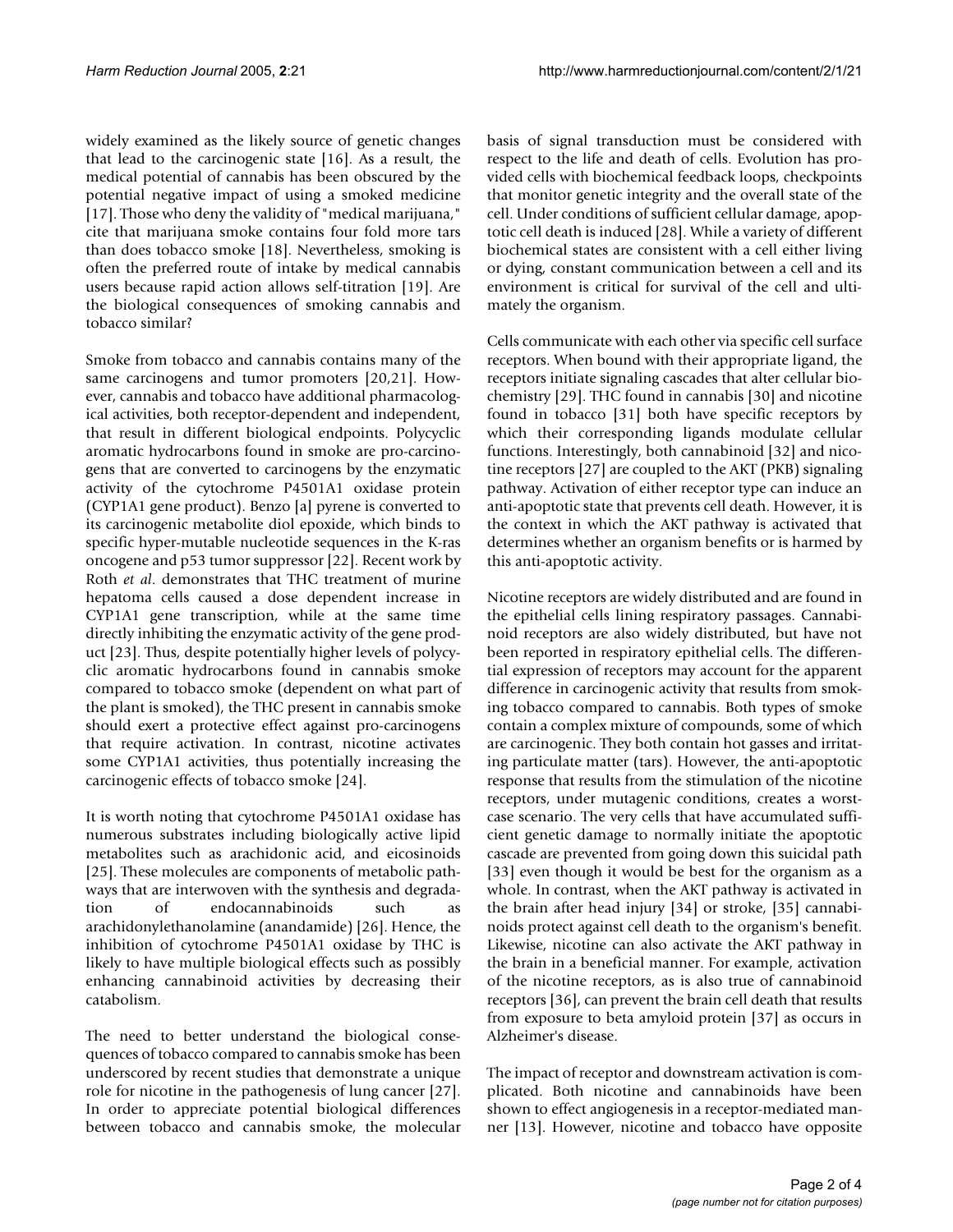effects on angiogenesis. Nicotine promotes neo-vacularization along with associated tumor growth, atheroma, upregulation of VEGF, and cell migration [38]. In contrast, cannabinoids promote tumor regression in rodents and inhibit pro-angiogenic factors [39]. In fact, clinical trials to treat human glioma with THC have resulted in decreased levels of VEGF [40].

The signal transduction pathway described above represents one means by which the carcinogenic affects of tobacco are amplified in a contrasting manner to what occurs with cannabis. The immunological effects resulting from smoking tobacco or cannabis are also distinctive and result in opposite end-points. Again, the carcinogenic potential of smoke is increased by tobacco, whereas it is uniquely reduced by the specific immune regulatory activity of cannabinoids in cannabis smoke. The introduction of hot gaseous material containing both carcinogens and particulate material into the respiratory passages produces pro-inflammatory immune responses [41]. The inflammatory state is a double-edged sword that can serve to protect or kill an organism. A functional characteristic of the pro-inflammatory state is the production of free radicals [42]. These reactive chemical species are essential armaments in the body's defense against various pathogens, in particular against intracellular parasites and bacteria. Free radicals are thought to be contributing etiological agents behind a number of pathological states [43] including cardiovascular and neuro-degenerative diseases [44], cancers, and aging in general [45]. Endocannabinoids are specific immunological homeostatic modulators when acting on "peripheral" CB2 receptors [30]. Both endo- and exo-cannabinoids push the immune system towards the relatively anti-inflammatory Th2 cytokine profile [46]. Thus, cannabinoids inhaled in cannabis smoke physiologically reduce the potential amplification of carcinogens in smoke that results from biologically produced free radicals. This response is not induced by tobacco smoke.

In conclusion, while both tobacco and cannabis smoke have similar properties chemically, their pharmacological activities differ greatly. Components of cannabis smoke minimize some carcinogenic pathways whereas tobacco smoke enhances some. Both types of smoke contain carcinogens and particulate matter that promotes inflammatory immune responses that may enhance the carcinogenic effects of the smoke. However, cannabis typically down-regulates immunologically-generated free radical production by promoting a Th2 immune cytokine profile. Furthermore, THC inhibits the enzyme necessary to activate some of the carcinogens found in smoke. In contrast, tobacco smoke increases the likelihood of carcinogenesis by overcoming normal cellular checkpoint protective mechanisms through the activity of respiratory epithelial cell nicotine receptors. Cannabinoids receptors have not been reported in respiratory epithelial cells (in skin they prevent cancer), and hence the DNA damage checkpoint mechanism should remain intact after prolonged cannabis exposure. Furthermore, nicotine promotes tumor angiogenesis whereas cannabis inhibits it. It is possible that as the cannabis-consuming population ages, the long-term consequences of smoking cannabis may become more similar to what is observed with tobacco. However, current knowledge does not suggest that cannabis smoke will have a carcinogenic potential comparable to that resulting from exposure to tobacco smoke.

It should be noted that with the development of vaporizers, that use the respiratory route for the delivery of carcinogen-free cannabis vapors, the carcinogenic potential of smoked cannabis has been largely eliminated [47,48].

### **Competing interests**

The author(s) declare that they have no competing interests.

#### **References**

- 1. Khurana S, Batra V, Patkar AA, Leone FT: **Twenty-first century tobacco use: it is not just a risk factor anymore.** *Respir Med* 2003, **97(4):**295-301.
- 2. Thun MJ, Henley SJ, Calle EE: **Tobacco use and cancer: an epide-**<br>miologic perspective for geneticists. Oncogene 2002,  $m$ iologic perspective for geneticists. **21(48):**7307-7325.
- 3. Alavanja MC: **Biologic damage resulting from exposure to tobacco smoke and from radon: implication for preventive interventions.** *Oncogene* 2002, **21(48):**7365-7375.
- 4. Novotny M, Merli F, Weisler D, Fencl M, Saeed T: **Fractionation and capillary gas chromatographic-mass spectrometric characterization of the neutral components in marijuana and tobacco smoke condensates.** *J Chromatogr* 1982, **238:**141-150.
- 5. Tashkin DR, Baldwin GC, Sarafian T, Dubinett S, Roth MD: **Respiratory and immunologic consequences of marijuana smoking.** *J Clin Pharmacol* 2002, **42(11 Suppl):**71S-81S.
- 6. Sidney S, Beck JE, Tekawa IS, Quesenberry CP, Friedman GD: **Marijuana use and mortality.** *Am J Public Health* 1997, **87:**585-590.
- 7. Hashibe M, Straif K, Tashkin DP, Morgenstern H, Greenland S, Zhang ZF: **Epidemiologic review of marijuana use and cancer risk.** *Alcohol* 2005, **35:**265-275.
- 8. Tashkin DP: **Smoked marijuana as a cause of lung injury.** *Monaldi Arch Chest Dis* 2005, **63:**93-100.
- 9. Munson AE, Harris LS, Friedman MA, Dewey WL, Carchman RA: **Antineoplastic activity of cannabinoids.** *J Natl Cancer Inst* 1975, **55:**597-602.
- 10. Sanchez C, de Ceballos ML, del Pulgar TG, Rueda D, Corbacho C, Velasco G, Galve-Roperh I, Huffman JW, Ramon y, Cajal S, Guzman M: **Inhibition of glioma growth in vivo by selective activation of the CB(2) cannabinoid receptor.** *Cancer Res* 2001, **61:**5784-5789.
- 11. McKallip RJ, Lombard C, Fisher M, Martin BR, Ryu S, Grant S, Nagarkatti PS, Nagarkatti M: **Targeting CB2 cannabinoid receptors as a novel therapy to treat malignant lymphoblastic disease.** *Blood* 2002, **100:**627-634.
- 12. Sanchez C, Galve-Roperh I, Canova C, Brachet P, Guzman M: **Delta9-tetrahydrocannabinol induces apoptosis in C6 glioma cells.** *FEBS Lett* 1998, **436:**6-10.
- 13. Casanova ML, Blazquez C, Martinez-Palacio J, Villanueva C, Fernandez-Acenero MJ, Huffman JW, Jorcano JL, Guzman M: **Inhibition of skin tumor growth and angiogenesis in vivo by activation of cannabinoid receptors.** *J Clin Invest* 2003, **111:**43-50.